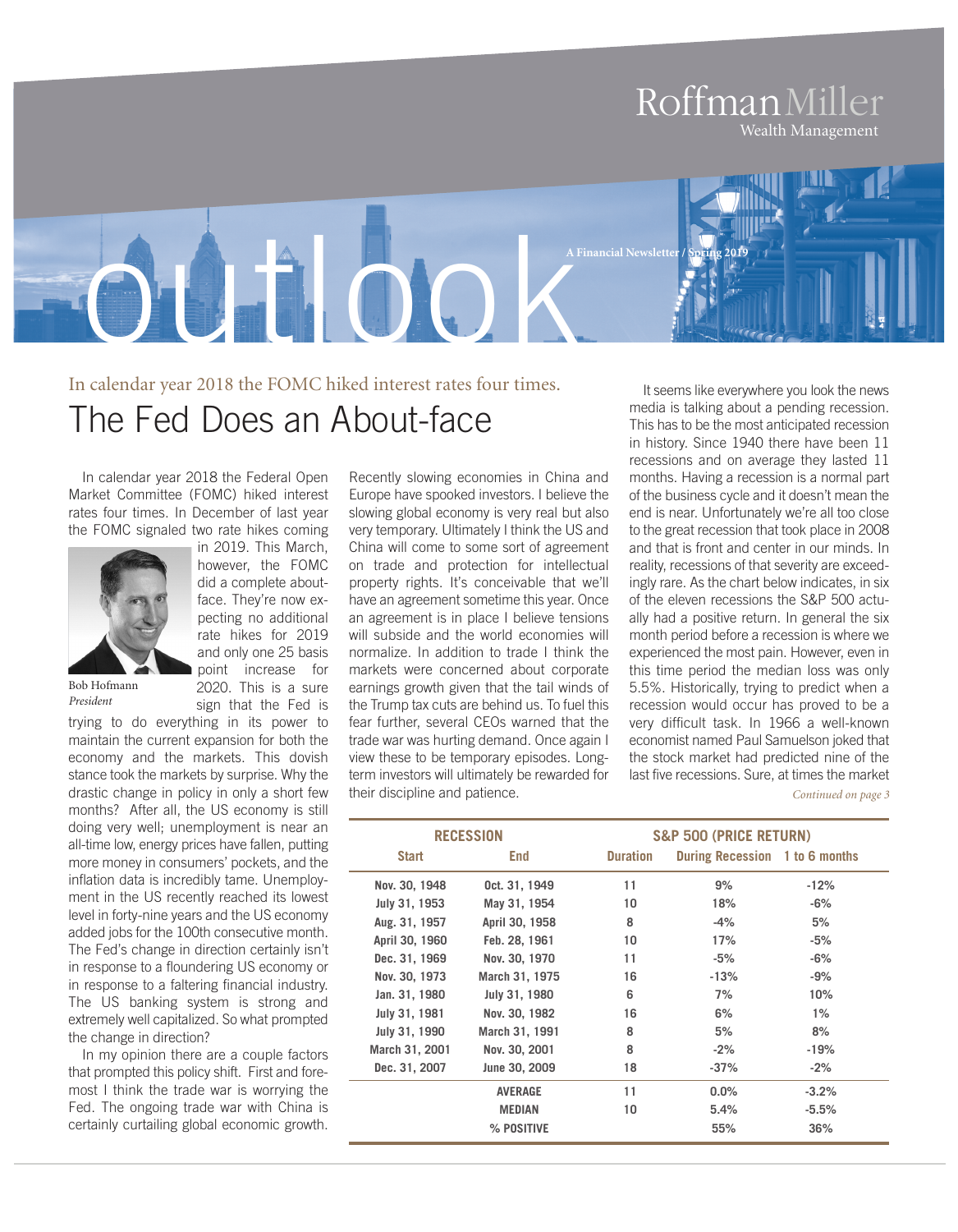A convenient move that could ward off probate on your accounts.

## The Importance of TOD & JTWROS **Designations**

Provided by Lori Hartman, Investment Manager

**TOD, JTWROS – what do these obscure acronyms signify?** They are shorthand for *transfer on death* and *joint tenancy with right of survivorship* – two designations that permit automatic transfer of bank or investment accounts from a deceased spouse to a surviving spouse. $^{\rm 1}$ 

This automatic transfer of assets reflects a legal tenet called the right of survivorship – the idea that the surviving partner should be the default beneficiary of the account. In some states, a TOD or JTWROS beneficiary designation is even allowed for real property.<sup>2</sup>

When an account or asset has a TOD or JTWROS designation, the right of survivorship precedes any beneficiary designations made in a will or trust. 3

There are advantages to having TOD and JTWROS accounts – and disadvantages as well.

**TOD & JTWROS accounts usually avoid probate.** As TOD and JTWROS beneficiary designations define a direct route for account transfer, there is rarely any need for such assets to be probated. The involved financial institution has a contractual requirement (per the TOD or JTWROS designation) to pay the balance of the account funds to the surviving partner. 4

In unusual instances, an exception may apply: if the deceased account owner has outlived the designated TOD beneficiary or beneficiaries, then the account faces probate. 5

What happens if both owners of a JTWROS account pass away at the same time? In such cases, a TOD designation applies (for any named contingent beneficiary). 4

To be technically clear, *transfer on death* signifies a route of asset transfer, while *joint tenancy with right of survivorship* signifies a form of asset ownership. In a variation on JTWROS called tenants by entirety, both spouses are legally deemed as equal owners of the asset or account while living, with the asset or account eventually transferring to the longer-living spouse. 4

**Does a TOD or JTWROS designation remove an account from your taxable estate?** No. A TOD or JTWROS designation makes those assets non-probate assets, and that may save your executor a little money and time – but it doesn't take them out of your gross taxable estate.

In fact, 100% of the value of an account with a TOD beneficiary designation will be included in your taxable estate. It varies for accounts titled as JTWROS. If you hold the title to a JTWROS account with your spouse, 50% of its value will be included in your taxable estate. If it is titled as JTWROS with someone besides your spouse, the entire value of the account may go into your taxable estate, unless the other owner has made contributions to the account. 6

**How about capital gains?** JTWROS accounts in common law states typically get a 50% step-up in basis upon the death of one owner. In community property states, the step-up is 100%. 6

**Could gift tax become a concern?** Yes, if the other owner of a JTWROS account is not your spouse. If you change the title on an account to permit JTWROS, you are giving away a percentage of your assets; the non-spouse receives a gift from you. If the amount of the gift exceeds the annual gift tax exclusion, you will need to file a gift tax return for that year. If you retitle the account in the future, so that you are again the sole owner, that constitutes a gift to you on behalf of the former co-owner; they will need to file a gift tax return if the amount of the gift tops the annual exclusion. 6

**TOD & JTWROS designations are designed to make account transfer easy.** They simplify an element of estate strategy.

**TOD or JTWROS accounts are not cheap substitutes for wills or trusts.** If you have multiple children and name one of them as the TOD beneficiary of an account, that child will get the entire account balance, and the other kids will get nothing. The TOD beneficiary can of course divvy up those assets equally among siblings, but in doing so, that TOD beneficiary may run afoul of the yearly gift tax exclusion.6

**As you create your estate, respect the power of TOD & JTWROS designations.** Since they override any beneficiary designations made in wills and trusts, you want to double-check any will and trust(s) you have, to make sure that you aren't sending conflicting messages to your heirs. 6

That aside, TOD & JTWROS designations can represent a convenient way to arrange the smooth, orderly transfer of account balances when original account owners pass away.

This material was prepared by MarketingPro, Inc., and does not necessarily represent the views of the presenting party, nor their affiliates. This information has been derived from sources believed to be accurate. The publisher is not engaged in rendering legal, accounting or other professional services. If assistance is needed, the reader is advised to engage the services of a competent professional. This information should not be construed as investment, tax or legal advice and may not be relied on for the purpose of avoiding any Federal tax penalty.

#### **CITATIONS**

- 1 finra.org/industry/terms-and-acronyms [9/26/18]
- 2 investopedia.com/terms/j/jtwros.asp [12/20/18]
- 3 thebalance.com/why-beneficiary-designations-override-your-will-2388824 [12/19/18]
- 4 -washingtonpost.com/business/2018/11/12/transfer-death-deed-may-be-good-instruentleaving-your-home-your-child-beware flaws/?noredirect=on&utm\_term=.3162fd5503c9 [11/12/18]
- 5 thebalance.com/what-is-a-transfer-on-death-or-tod-account-3505253 [12/30/18]
- 6 investopedia.com/articles/pf/08/joint-tenancy.asp [3/20/18]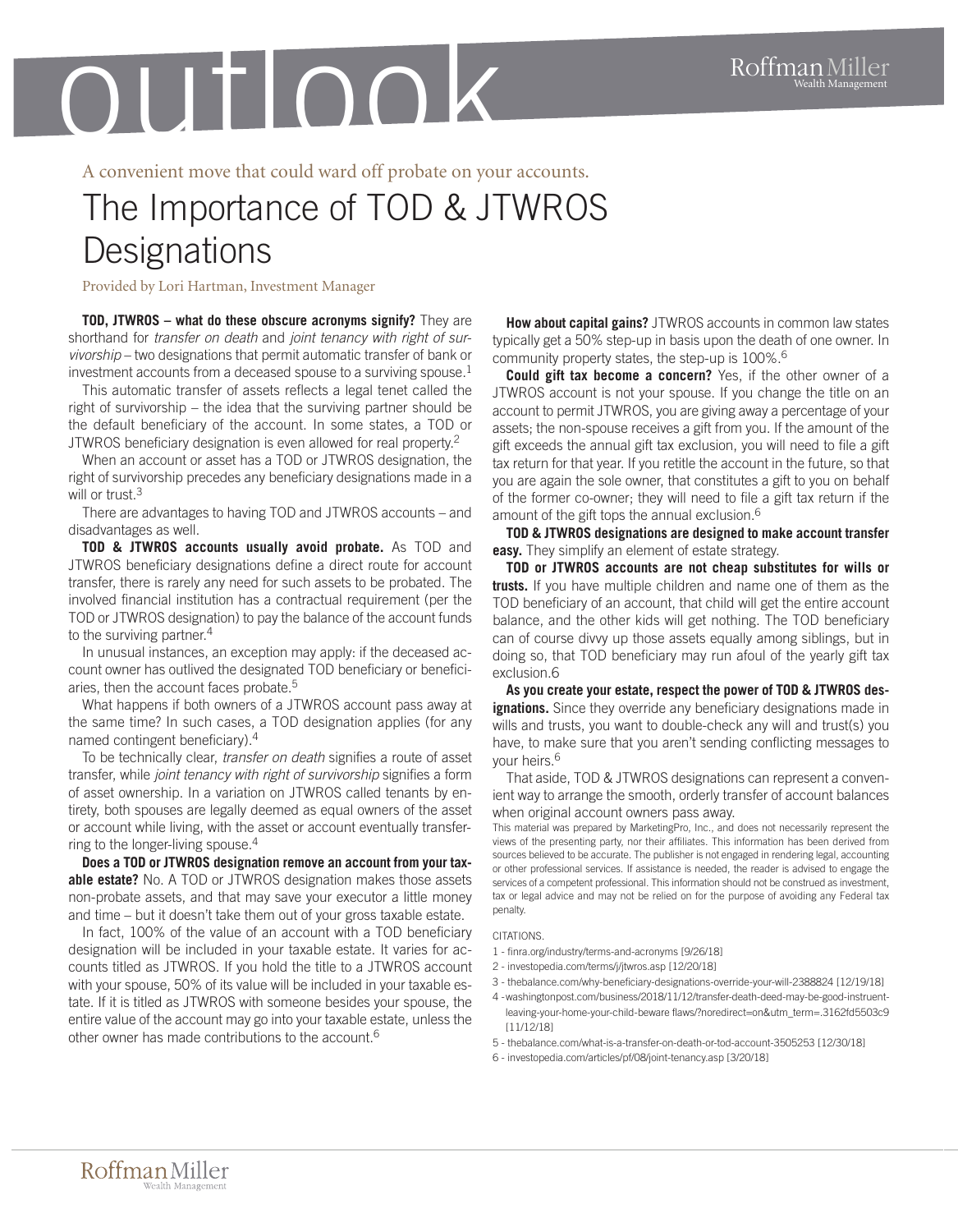### It was the Worst Month for Stocks Since 1931. It's the Best Start to the Year Since 1998.

Those are two actual Dow Jones headlines, 30 days apart in early 2019, describing the US stock market. To me, they read like an example of Orwellian Doublethink, where



investors suspend cognitive dissonance and somehow believe the US is both in a robust trajectory of growth and spiraling towards economic recession all at once.

Mark Frombach

Roffman Miller has *Chief Investment Officer* a history of eschewing headlines in favor of

looking further down the road. Examples abound in our past and current portfolios: at one point in time (several points, really) people thought that McDonald's would never survive because of its unhealthy menu. Amazingly, the company is bigger than ever and the stock has more than tripled over the past ten years. Likewise, Microsoft was left for dead under former CEO Steve Ballmer. That stock has tripled in just the past five years. More recent examples include FedEx fending off a potential challenge from Amazon in the shipping business, or Disney entering the streaming business in the

shadow of Netflix. All companies face challenges and uncertainties, but those with excellent management, great products and services, and financial strength can thrive in the marketplace.

We trust good management to deal with those challenges; just because we don't react to the daily headlines, that doesn't mean we lack issues to worry about in the near-term. Interest rates are extremely low, hurting all of us who seek a safe return in high quality bonds. And there are many hot spots around the world that we temporarily forget about as China trade talks and Brexit dominate the financial press, but that still factor into the state of the markets. I can't remember the last headline about Russian expansion or friction along the India-Pakistan border, or any one of the many other potential events impacting global economics.

Besides potentially impacting our markets, the one thing all of these events have in common is that they are outside of our control. We can neither predict nor prevent these events from happening, but they play a role in our conversation about portfolio construction and financial planning. What we can control is how we allocate investments in a portfolio, in a manner that minimizes our

response to headline news. If you have a long investment time horizon and a high tolerance for market fluctuations, you might take an allequity approach to investing. For many, though, there is a desire for some short-term liquidity and income from your investments over the next few years. In this situation we recommend allocating funds to short- and medium-term instruments to help reduce the anxieties of day-to-day market fluctuations while still leaving room for stocks in a portfolio to provide long-term growth. We include stocks both from high-revenue growth companies and companies in stable, dividendpaying modes in order to remain balanced through various market cycles.

Naturally, in response to the headlines, many people ask, "Is there anything we should be doing differently now?" I know my answer, as well as those of my colleagues, might get repetitive, but we feel we should always be ready for whatever the headlines might say tomorrow. In a sense, we are planning for the short-term and the long-run all at the same time, allowing us to stay comfortably invested during short stretches of market upheaval while still maintaining a positive outlook for the future.

Mark Frombach, *Chief Investment Officer*

*All companies face challenges and uncertainties, but those with excellent management, great products and services, and financial strength can thrive in the marketplace.*

#### **THE FED** *Continued from cover*

can be a leading indicator but it's often wrong. My point is that you shouldn't try to predict a recession and you shouldn't try to time the market. The best investment results have come from those with longterm investment approaches.

To illustrate this point further, in March DALBAR released its investor performance metrics for calendar year 2018. Since 1994, DALBAR has created and tracked a measure they call QAIB (Quantitative Analysis of Investor Behavior). QAIB attempts to measure the effects of investors' buy and sell decisions on investor performance. DALBAR tracks mutual fund trade flows and measures how often investors buy and sell mutual funds and how their timing impacts performance. In 2018 they found that investors lost twice as much as the S&P 500 due to poor market-timing decisions. For instance, many investors sold equity mutual funds in late December; most of these investors missed the recent rebound. Every investor wants to be long the market in good times and out of the market in bad times. Unfortunately in my opinion it's an impossible strategy to execute over the long-run. Most often the more an investor trades the more their return suffers.

Long-term readers of our newsletter know that we value prudence, patience and a long-term approach to investing. We also believe that sticking to your long-term plan is the key to financial success. As always our dedicated team at Roffman Miller is here to help if you have any questions or if you'd like to review your goals, investments or financial plan.

Bob Hofmann, *President*